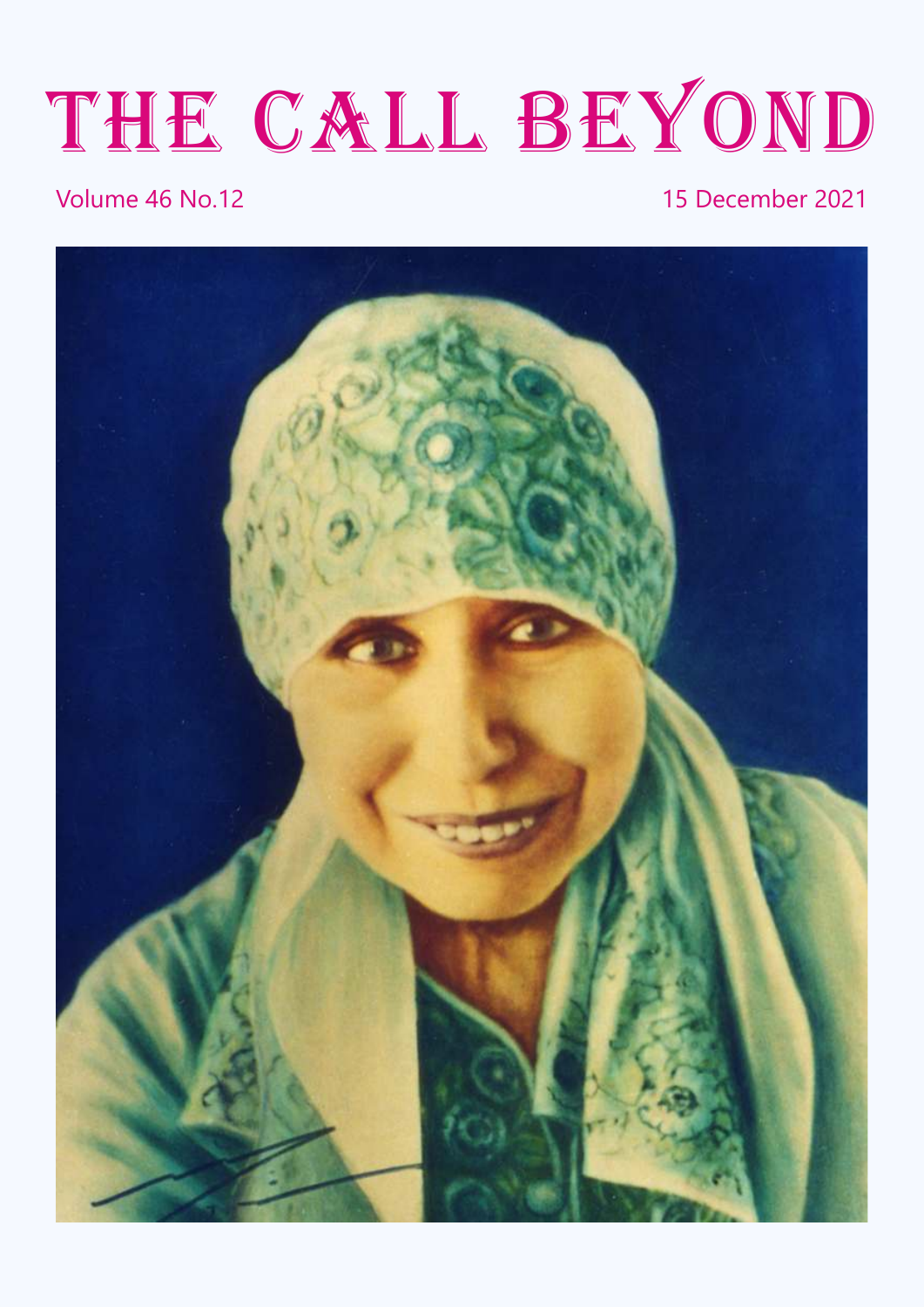

**Highlights Reflection on "Nothing can be Taught" … … Page 6 Why We Want What Is Not … … Page 13 Am I fit to Quit? … … Page 17**



An Online Publication of SRI AUROBINDO ASHRAM - DELHI BRANCH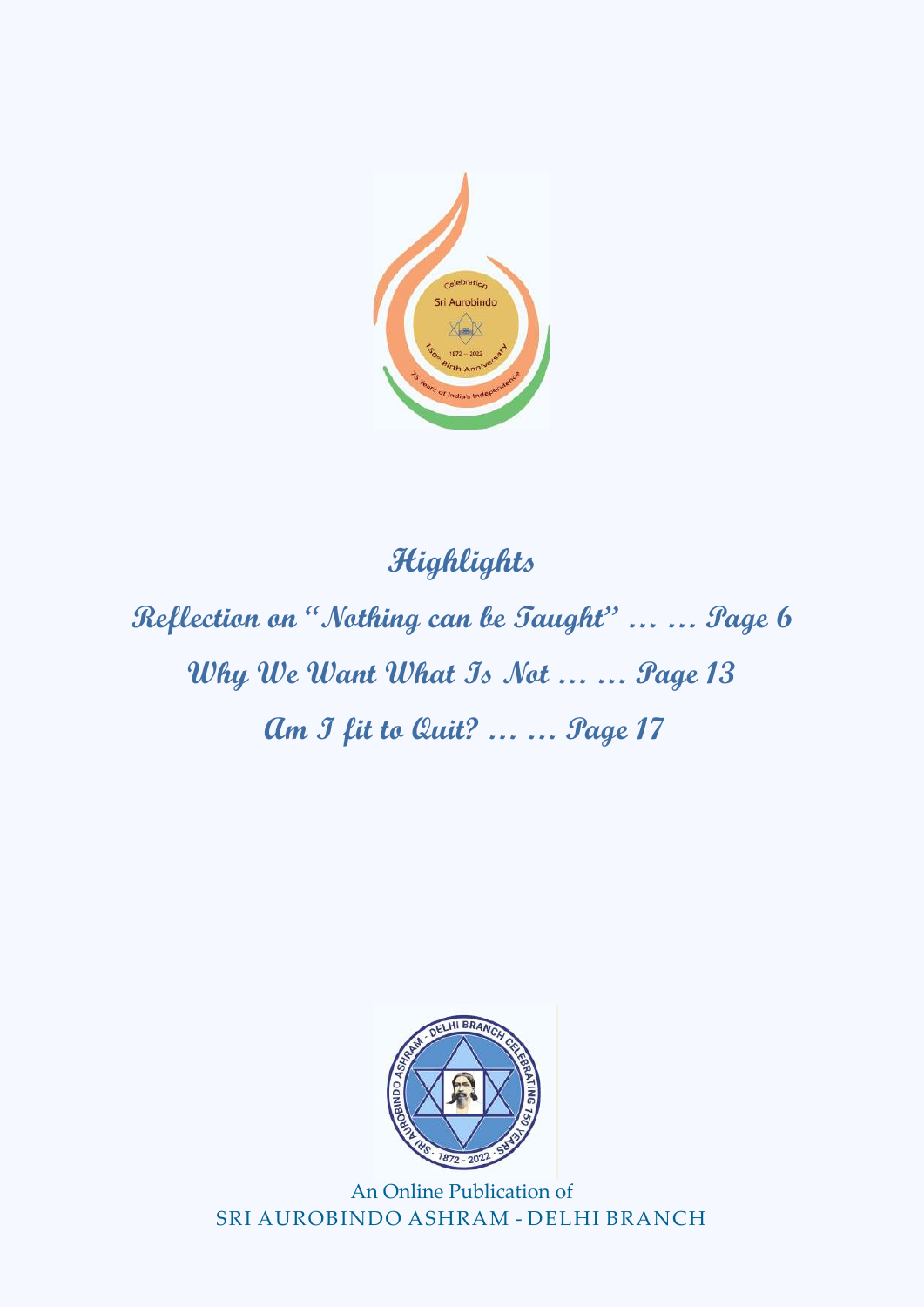# Contents

| editorial                                                                    |
|------------------------------------------------------------------------------|
| The Payment for the Crown $\ldots \ldots \ldots \ldots \ldots \ldots \ldots$ |
| article                                                                      |
|                                                                              |
| springboard                                                                  |
| From Trainee to Management Committee. $\ldots$ . 8                           |
| words of the mother                                                          |
| Japasya and Surrender                                                        |
| words of the master                                                          |
| Renascent India<br>$\overline{\mathbf{11}}$                                  |
| twenty-five years ago                                                        |
| Sri Aurobindo Called Me!<br>.<br>.12                                         |
| kidzkorner                                                                   |
| Why We Want What Is Not<br>13                                                |
| may i help you                                                               |
| Am I Fit to Quit?<br>.17                                                     |
| appreciations                                                                |
| Feedback and Encouraging Words<br>. 20                                       |
| notice board                                                                 |
| Contact us<br>. <i>. 22</i>                                                  |

Cover Picture: High resolution picture of the Mother, Courtesy: Shri Narendra Gehlot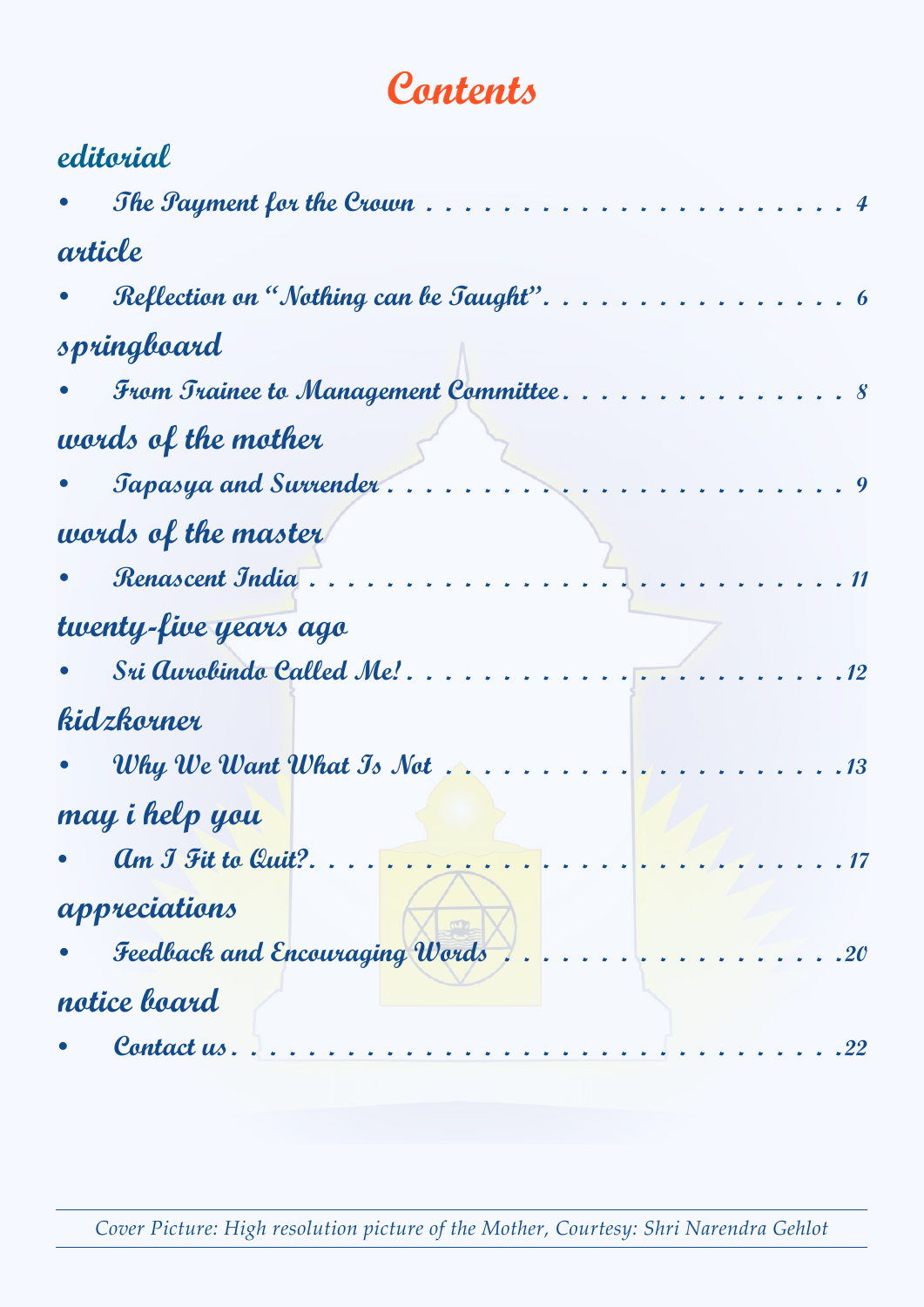![](_page_3_Picture_1.jpeg)

#### **The Payment for the Crown**

*Hard is the world-redeemer's heavy task; The world itself becomes his adversary, Those he would save are his antagonists: This world is in love with his own ignorance, Its darkness turns away from the saviour light, It gives the cross in payment for the crown. Sri Aurobindo ('Savitri', Book 6, Canto 2, lines 400-405)*

Every saviour, be it Buddha, Jesus or Sri Aurobindo, has aimed at saving the world from sorrow and suffering by showing it a path out of darkness into light; out of the darkness of human ignorance into eternal Light. Escape from sorrow is tempting, and therefore many have turned to them, as sunflowers turn to the sun, but few have been able to walk the sunlit path. Why that is so has been put in his epic, 'Savitri', by Sri Aurobindo into Narad's mouth. The context is that Savitri has chosen Satyavan as her mate, but Narad knows that Satyavan will die after a year. Further, Narad has been coaxed into sharing this foreknowledge with Savitri's parents. To this Savitri's mother responds with an impassioned pessimistic view of human life, calling it "an episode in a meaningless tale," and questions the stupidity of deliberately walking towards widowhood. But Narad knew that Savitri was destined to be a saviour of the world, and that her approach would be to fast-track mankind's march towards the next leap in evolution. The leap would change human nature, which in turn would not only save individuals from sorrow and suffering, but would also wipe these evils out of the world. For this radical transformation of human life, she needed good and receptive human material to work on, and Satyavan symbolised that material. Therefore, her marriage to Satyavan was essential, and was part of the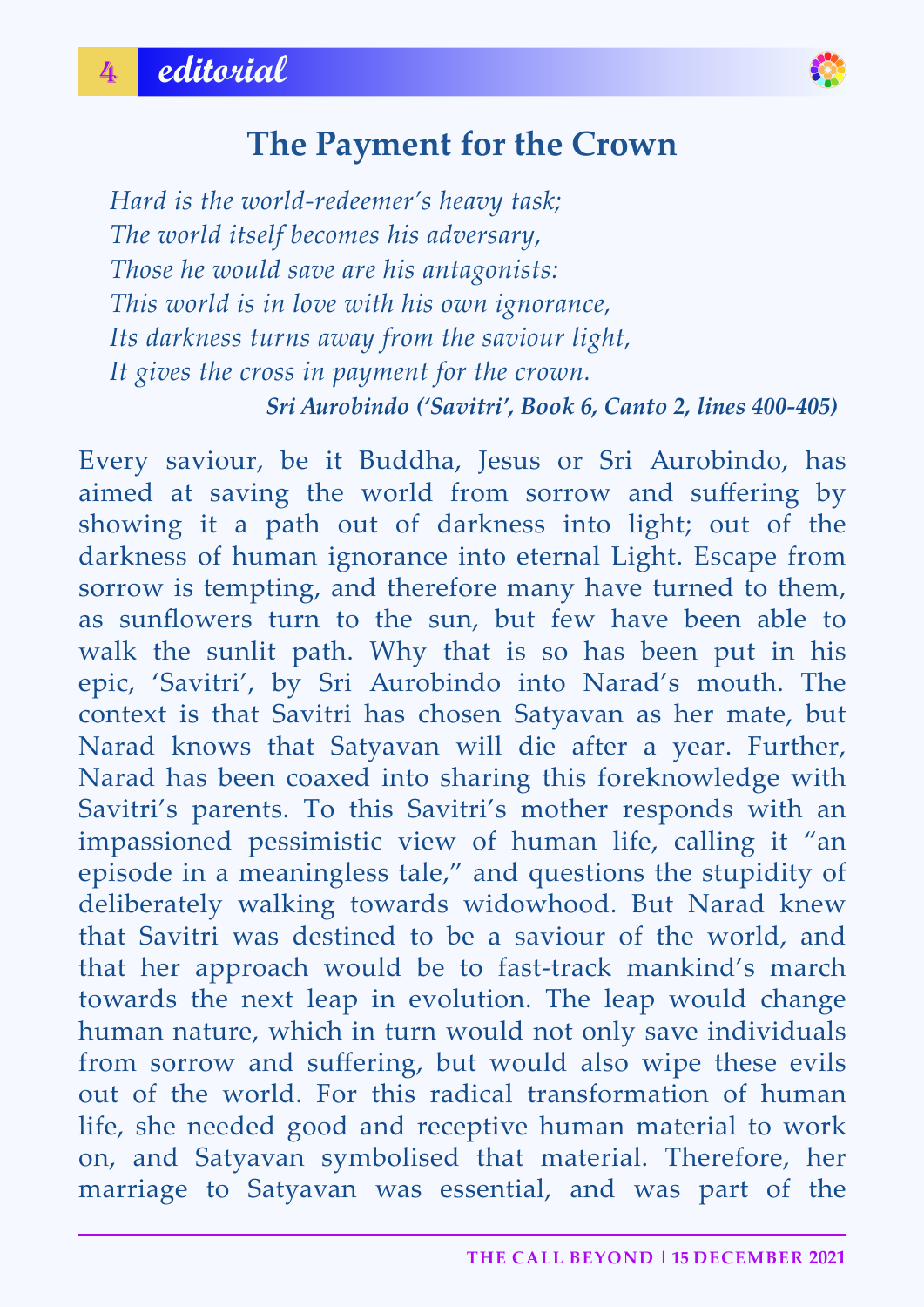#### 5 **editorial**

![](_page_4_Picture_1.jpeg)

divine design that had brought Savitri into the world. After a pause that Narad took to tune himself to the frequency of the Infinite while speaking finite words, he responded to Savitri's mother with prophetic words on human nature as it is, and yet struck an optimistic note. The tone was set by the opening sentence, "Was then the sun a dream because there is night?" Then he went on to say that in spite of mortal man being the abode of the Eternal, a veil hides the Light of the Eternal from the human mind. However, man is quite content to depend on his mind because he is motivated by worldly pleasures, which hide from him the "Immortal's bliss." What jolts man out of smug satisfaction is pain. Therefore, pain is a necessity for man to reset his aims higher, wider and deeper. "Pain is the hammer of the Gods to break a dead resistance in the mortal's heart." But man is so much in love with his ignorance that even pain has only limited success. Man's supremely efficient amnesia ensures that he forgets quickly the awakening evoked by a painful episode. Thus, man treats all difficulties and traumatic events like a speed breaker. He somehow negotiates the speed breaker, and once past the speed breaker, he is back on the same road. That is what makes the saviour's path hard. "Hard is the world-redeemer's heavy task; The world itself becomes his adversary … It gives the cross in payment for the crown." Jesus Christ carried a visible cross; Sri Aurobindo carried an invisible cross. He realised that it was necessary for him to leave the body for the world to be transformed. That is why he left his body on 5 December 1950, leaving the Mother to continue his work.

*Published earlier in the 'Speaking Tree' section of 'The Times of India' on 1 April 2021 under the title 'Hard is the world-redeemer's heavy task.' The link is: https://timesofindia.indiatimes.com/blogs/toi-edit-page/hard-is-the-worldredeemers-heavy-task/?source=app&frmapp=yes*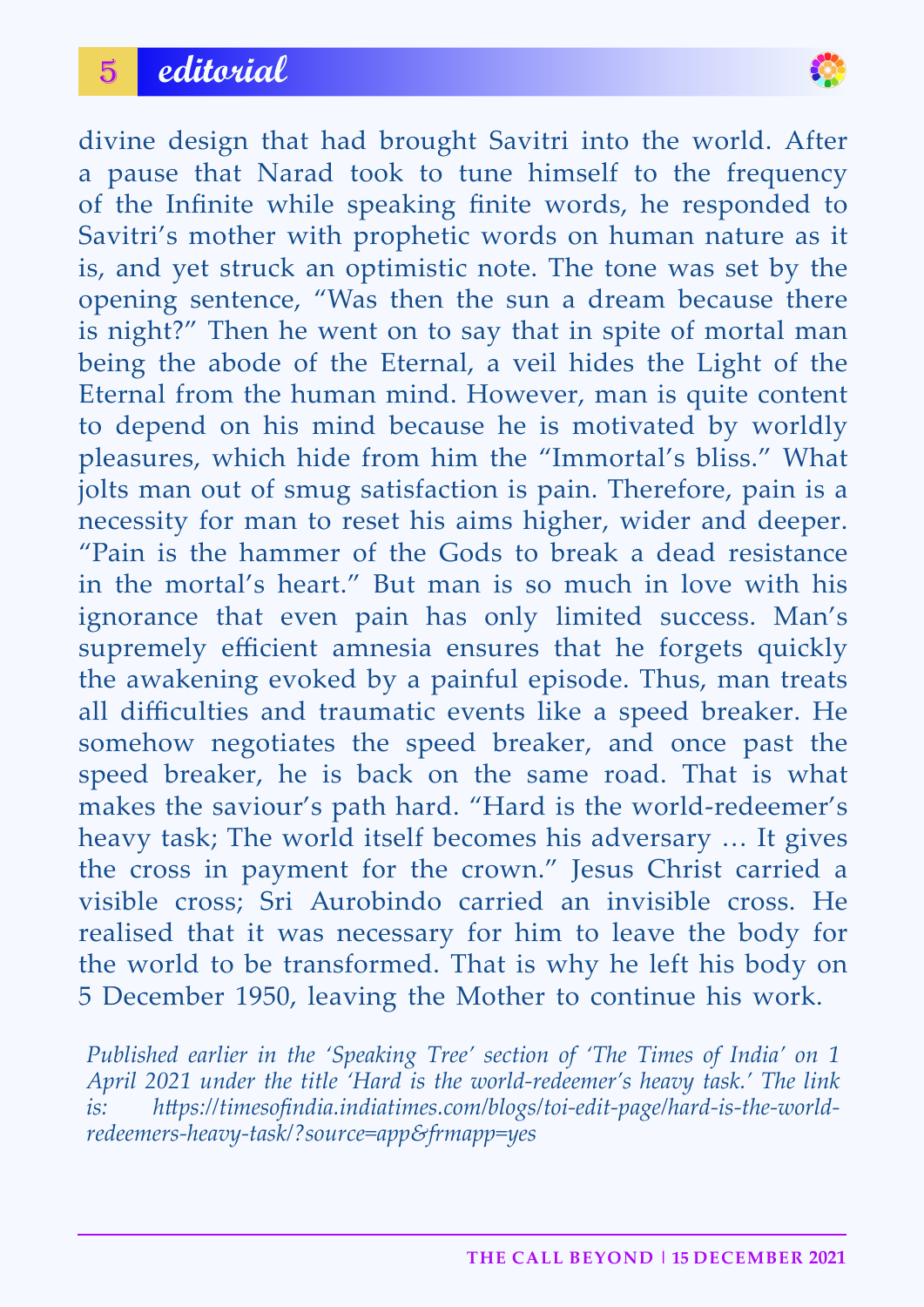![](_page_5_Picture_1.jpeg)

#### **Reflection on "Nothing can be Taught"** *Sanjeev Ranganathan*

*The first principle of true teaching is that nothing can be taught. Sri Aurobindo. Early Cultural Writings, p.379, "A System of National Education: Some Preliminary Ideas".*

I have chosen to reflect upon my interpretation, at different times as a teacher, of Sri Aurobindo's statement that "The first principle of true teaching is that nothing can be taught". When I started teaching, I wanted to be a good teacher. I planned my classes, used many resources and Teaching Learning Material (TLM), had many classes with activities, attempted to open the minds of children, and took a lot of notes. A workshop called "Stewardship for New Emergence" helped me notice my growth as a teacher and capture the fleeting insights – it helped me be more patient and capable of listening to children. At this time, I interpreted the first principle of teaching as referring to the learning I was going through so as to become a better teacher and a better person through my experience. I took the principle to refer to spiritual experiences that are our own. For example, in a typical class I would teach different points of view, or look at something to support diversity or handle misconceptions, and the children would work with TLM and at times the computer.

*As I continued working with children, I noticed that my best classes were not the ones I prepared the most*. Some classes had a flow and some, in spite of planning (and a few because of much planning) were hard. An almost identical incident or comment from children that derailed one class would have no impact in another. I noticed that this had less to do with the environment around me or what the children experienced at home and more to do with the environment I was carrying with me to the classroom, and who I was being while I was in the class. *I also noticed children were learning more when I was instructing less.* Practically, this led to my classes getting more activity-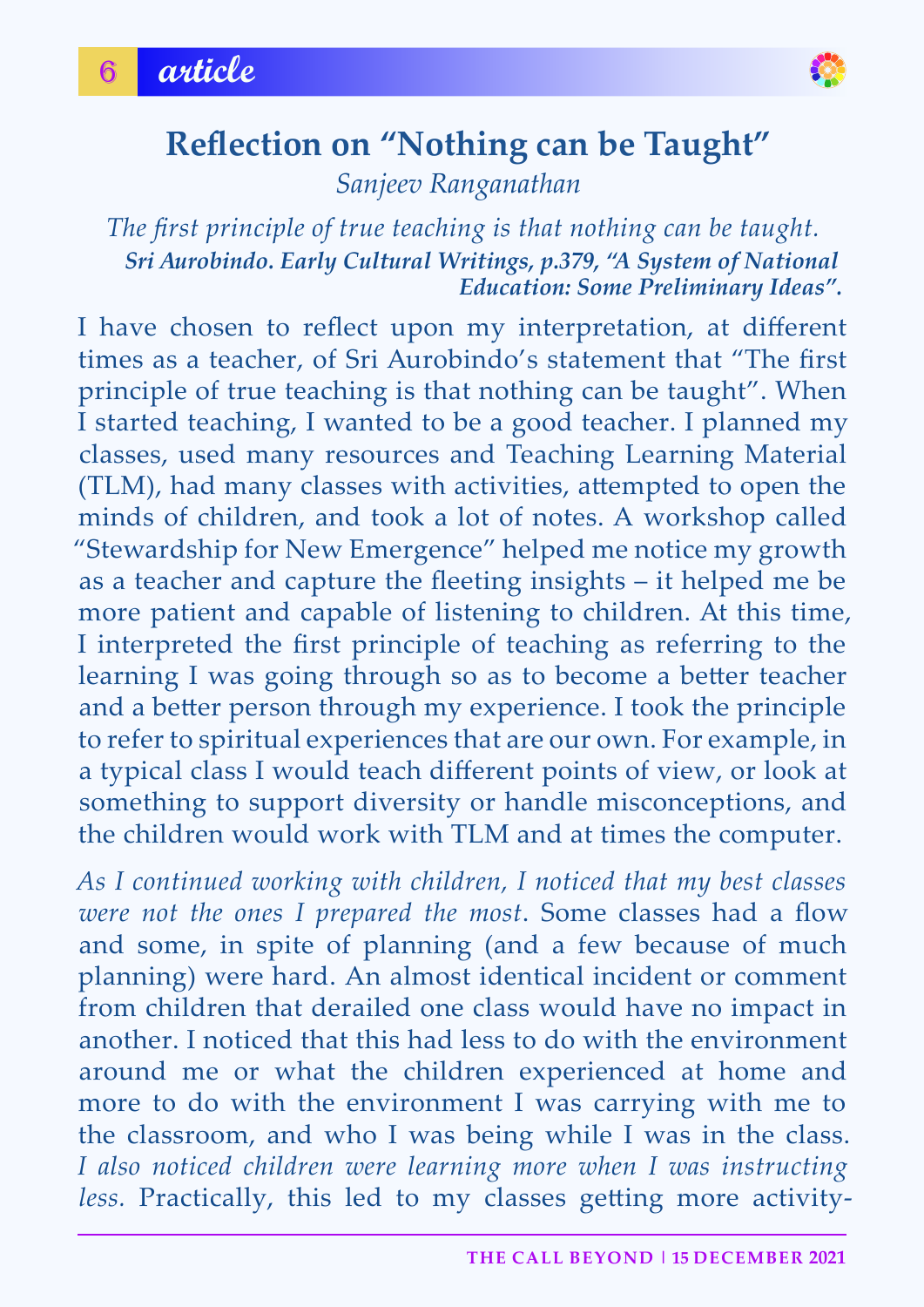#### 7 **article**

![](_page_6_Picture_1.jpeg)

based, with much peer learning, and less lecturing. I often used computers with children, creating projects that help learn the material. I read up on constructivist theory and learned that each child (and adult) builds their own knowledge; I only needed to create an environment to let learning happen. I noticed that my 'I have a PhD and can show other ways of doing this' ego was coming in the way of learning. Then I was able to consciously make the choice to let go of 'teaching', and allow opportunities for learning flourish. My interpretation of Sri Aurobindo's first principle was then that it also applies to practical learning through a constructivist approach.

Some time has passed since then, and I no longer see spiritual growth and practical learning as two distinct applications of the first principle of true teaching. *It appears that every true learning is with the engagement of our entire being, and is spiritual, and helps us follow our core*. Now the environment I am working to create at STEM Land is one where sessions with children are about self-discovery. They are not about procedures or underlying concepts, but about the children's experience. The environment offers choice and looks to the children to take responsibility for their learning. I do instruct, and the children do work on projects, but this learning happens when the need comes up from the children.

[During the course of his PhD in Electronics Sanjeev became exposed to many alternative educational schools in India. He continued interacting and supporting them for over a decade while he worked in the US and India.

He moved to Auroville in June 2013 to work on educational initiatives. In 2014 there was a special focus on the use of technology to look at new ways of learning. In Jan 2015 he founded Aura Auro Design that helps electronics graduates become proficient engineers and also put aside three hours a day to volunteer at schools looking at constructionist way of learning. Aura Auro Design runs STEM (Science Technology Engineering Mathematics) Land at Udavi School to explore integrated learning of these interrelated streams. Sanjeev can be reached at sanjeev.r@auroville.org.in.]

Source: Teachers' Reflections. 'Auroville Wiki', 20 November 2015. http://wiki. auroville.org.in/wiki/Teachers%27\_reflections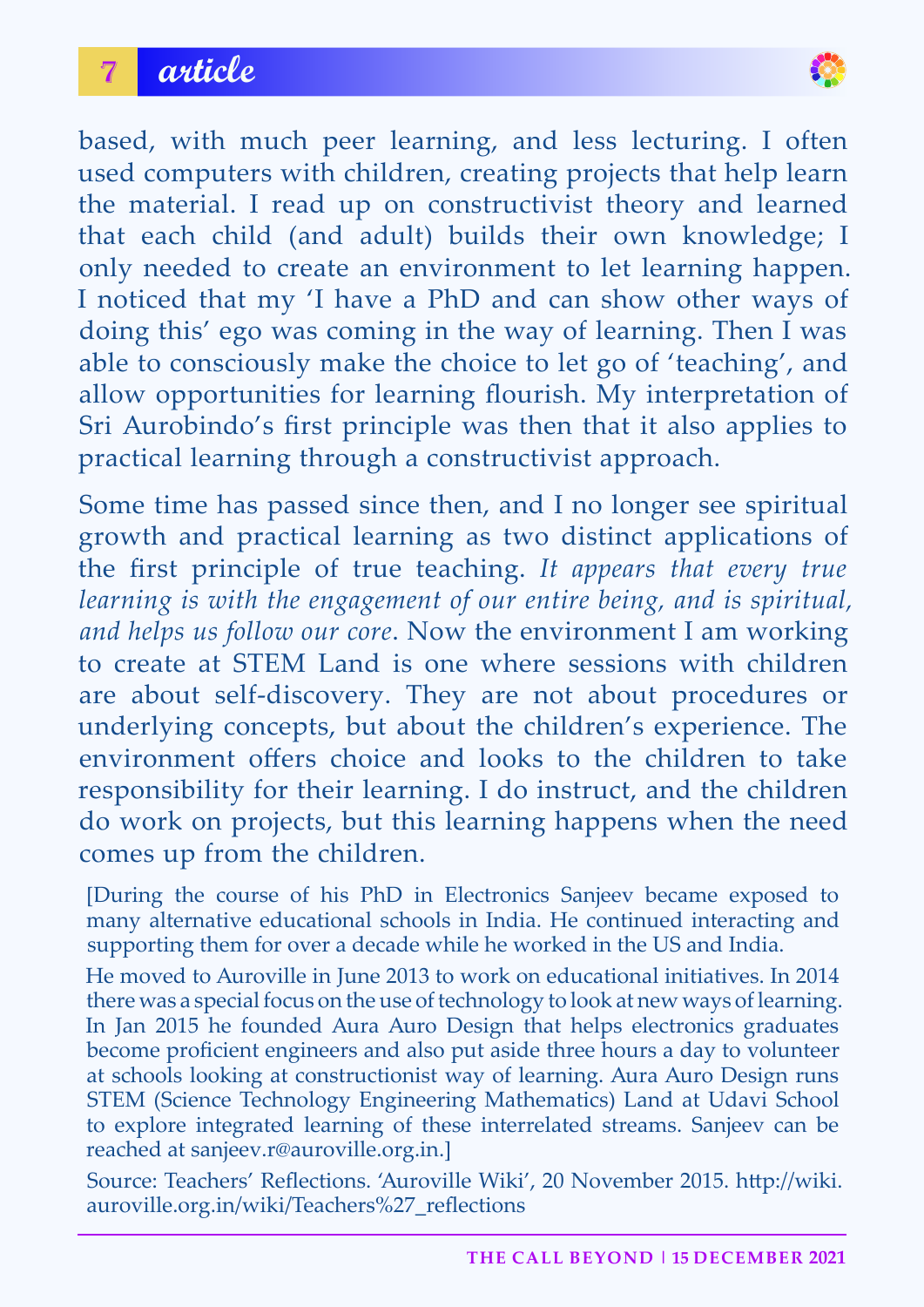![](_page_7_Picture_1.jpeg)

*Many a bud never bloom for want of care. The country is full of budding young people handicapped by the environment in*  which they grow up, which prevents them from realizing their *full potential. Sri Aurobindo Ashram – Delhi Branch has had the privilege of nurturing thousands of such boys and girls, and also the joy of seeing them bloom. In this column, we shall bring you stories of the difference that the Ashram made to their lives.* 

#### **From Trainee to Management Committee**

Sudhir Pradhan came to Sri Aurobindo Ashram – Delhi Branch as a Vocational Trainee in 1996. Seeing his interest and potential, he was given an opportunity to immerse in the teaching-learning atmosphere of Mirambika Free Progress School, where he was from 1997-2001. "Sri Aurobindo Ashram – Delhi Branch created the platform for me to be in an actual learning atmosphere, full of opportunities for acquiring practical experience. My stay at the Ashram improved my confidence level and learning skills," says he. Sudhir is now working as a teacher at Udavi School, Auroville. He also coordinates the activities of the Primary wing of the school, and is active member of the Managing Committee.

![](_page_7_Picture_5.jpeg)

*Sudhir Pradhan at work*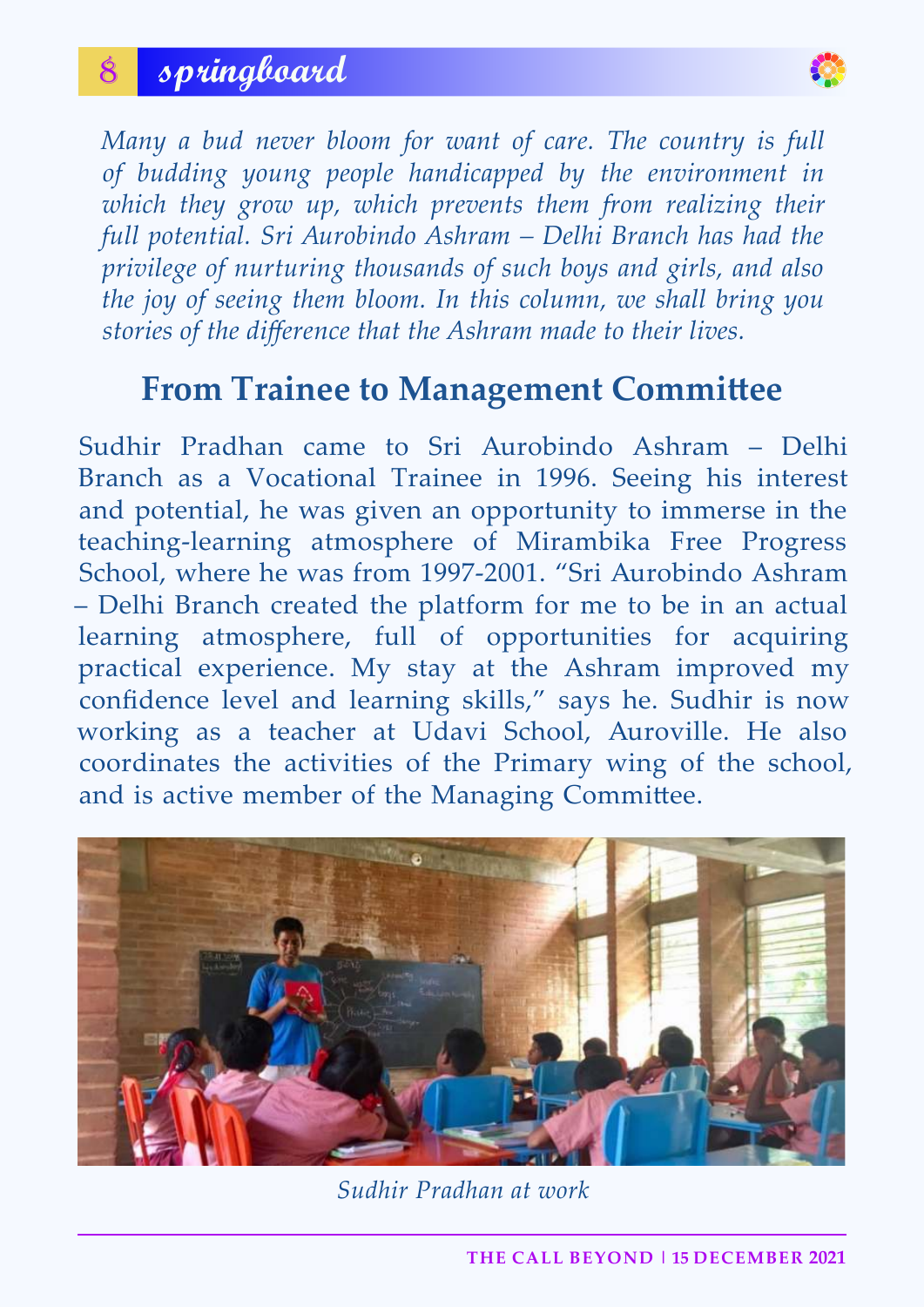![](_page_8_Picture_1.jpeg)

#### **Tapasya and Surrender**

![](_page_8_Picture_3.jpeg)

The path of tapasya is arduous. Here you rely solely upon yourself, you proceed by your own strength. You ascend and achieve according to the measure of your force. There is always the danger of falling down. And once you fall, you lie broken in the abyss and there is hardly a remedy. The other path, the path of surrender, is safe and sure. It is here, however, that the Western people find their difficulty. They have been taught to fear and avoid all that threatens their personal independence. They have imbibed with their mothers' milk the sense of individuality. And surrender means giving up all that. In other words, you may follow, as Ramakrishna says, either the path of the baby monkey or that of the baby cat. The baby monkey holds to its mother in order to be carried about and it must hold firm, otherwise if it loses its grip, it falls. On the other hand, the baby cat does not hold to its mother, but is held by the mother and has no fear nor responsibility; it has nothing to do but to let the mother hold it and cry ma ma. … …

The most important surrender is the surrender of your character, your way of being, so that it may change. If you do not surrender your very own nature, never will this nature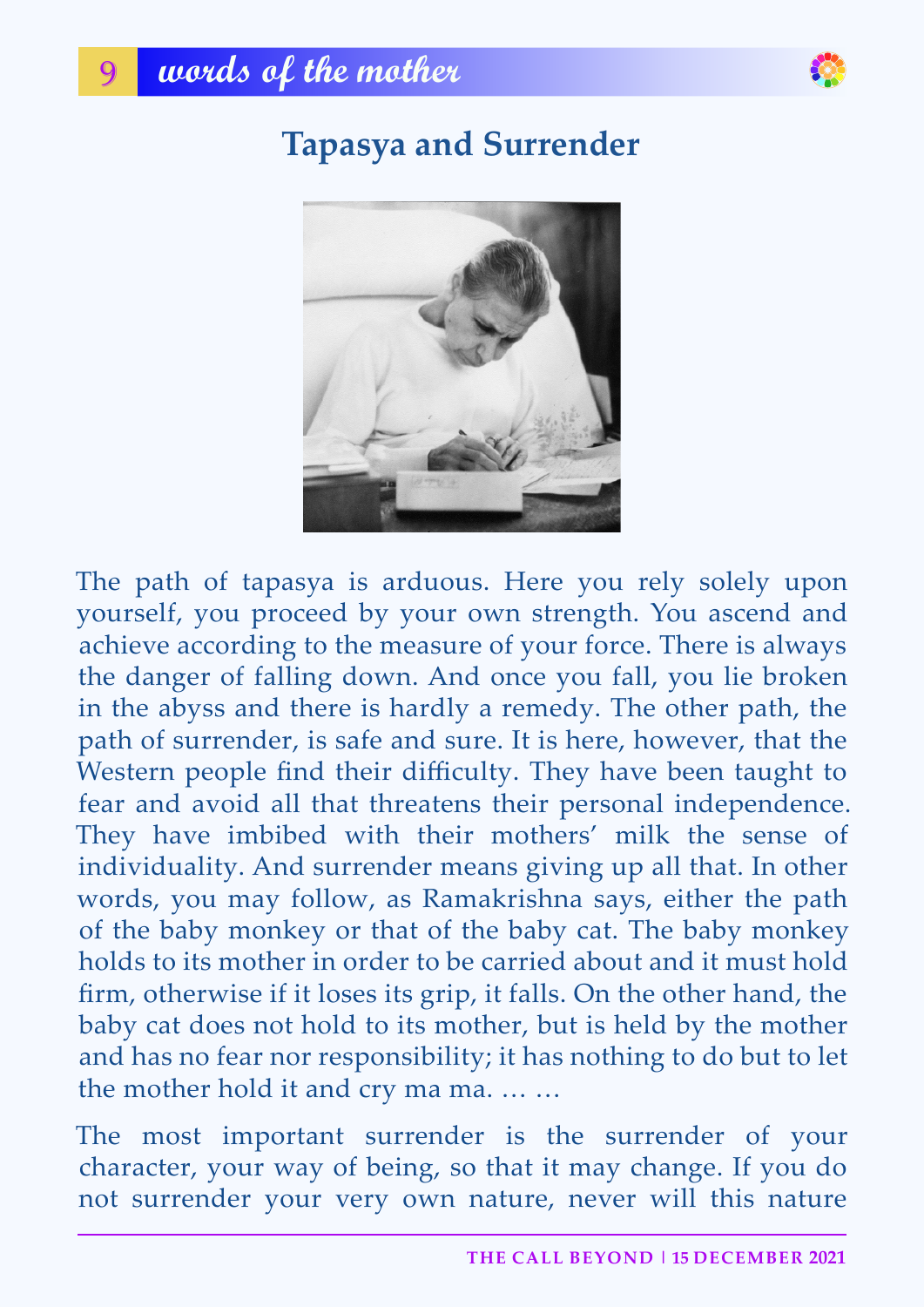#### 10 **words of the mother**

![](_page_9_Picture_1.jpeg)

change. It is this that is most important. You have certain ways of understanding, certain ways of reacting, certain ways of feeling, almost certain ways of progressing, and above all, a special way of looking at life and expecting from it certain things – well, it is this you must surrender. That is, if you truly want to receive the divine Light and transform yourself, it is your whole way of being you must offer – offer by opening it, making it as receptive as possible so that the divine Consciousness which sees how you ought to be, may act directly and change all these movements into movements more true, more in keeping with your real truth. This is infinitely more important than surrendering what one does.

#### *The Mother ('The Great Adventure', pp. 39-40)*

*All the pages of The Mother's work, 'The Great Adventure', in Tara Didi's voice, have been uploaded on the YouTube channel of Sri Aurobindo Ashram – Delhi Branch. The link to the channel is: https://www.youtube.com/channel/ UCcmF6JzAOsBMdqJjZbnmyng*

> *\_\_\_\_\_\_\_\_\_\_\_\* \_\_\_\_\_\_\_\_\_\_\_*

*But vain are human power and human love To break earth's seal of ignorance and death; His nature's might seemed now an infant's grasp; Heaven is too high for outstretched hands to seize. This Light comes not by struggle or by thought; In the mind's silence the Transcendent acts And the hushed heart hears the unuttered Word. A vast surrender was his only strength.*

*Sri Aurobindo ('Savitri', Book 3, Canto 2, lines 201-208)*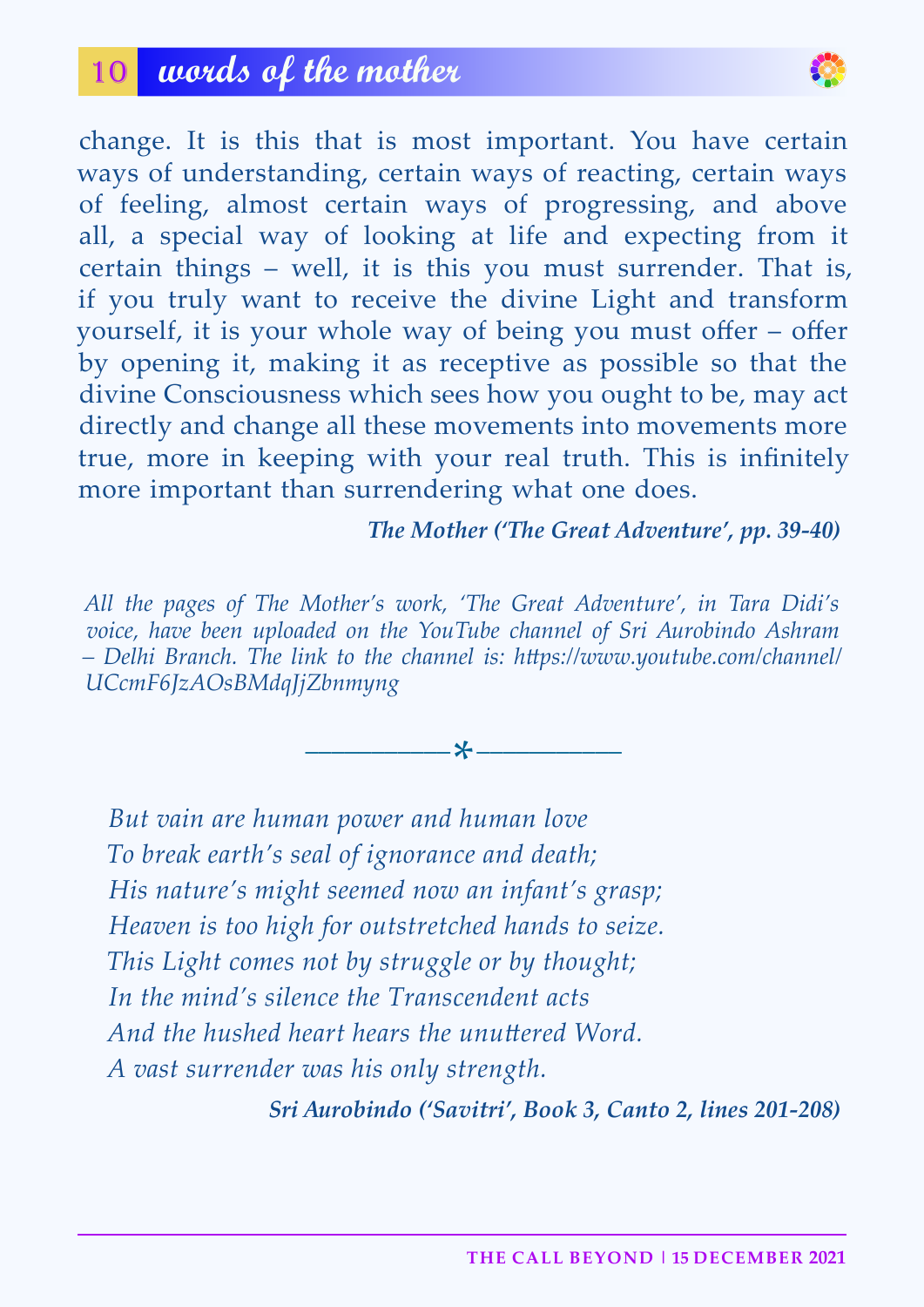![](_page_10_Picture_1.jpeg)

#### **Renascent India**

Everybody can feel, even without any need of a special sense for the hidden forces and tendencies concealed in the apparent march of things, for the signs are already apparent, that India is on the verge, in some directions already in the first movements of a great renascence, more momentous, more instinct with great changes and results, than anything that has gone before it. Every new awakening of the kind comes by some impact slight or great on the national consciousness which puts it in face of new ideas, new conditions, new needs, the necessity of readaptation to a changing environment. The spirit of the nation has to take account of its powers and possibilities and is stirred by a will to new formation and new creation. The change does not always amount to a renascence. But the impact in which we live at the present hour is nothing less than that of a new world. *It is not merely the pressure of the whole Western civilisation upon the ancient spirit of the East or of modernism on a great traditional civilisation, but it is a great worldwide change, an approaching new birth of mankind itself of which the change in us is only a part.* Therefore the result that we are face to face with, is a renascence, the birth of the Spirit into a new body, new forms in society and politics, new forms of literature, art, science, philosophy, action and creation of all kinds. And the question arises what in the great play of modification and interchange around us are we going to take from the world around us, how are we going to shape [it] in the stress of our own spirit and past traditions, and what are we going to bring out of ourselves and impress upon the world in exchange? In what new forms is the spirit of India going to embody itself and what relations will its new creations have with the future of the world?

*Sri Aurobindo ('Essays Divine and Human', p. 397)*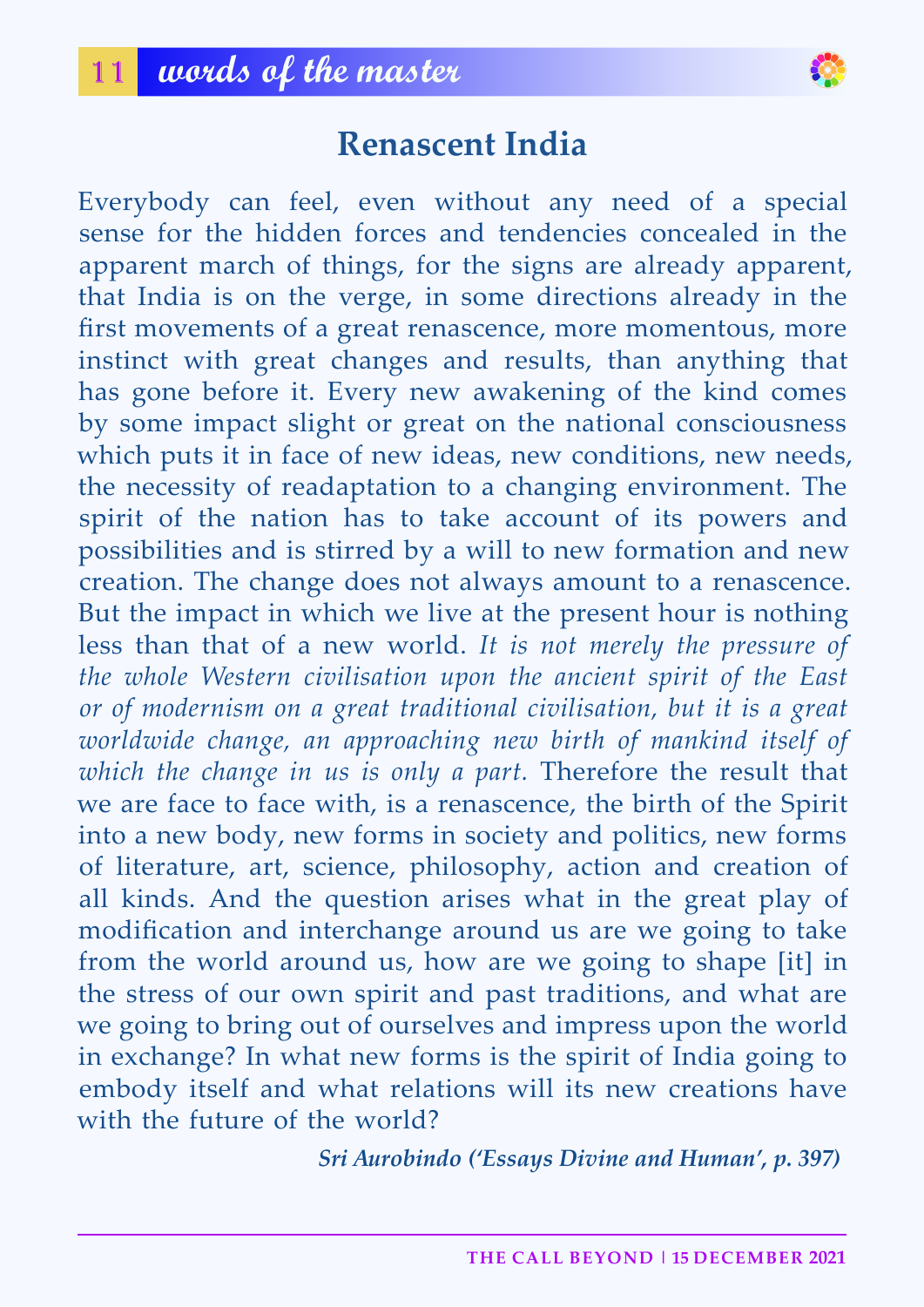![](_page_11_Picture_1.jpeg)

#### **Sri Aurobindo Called Me!**

*S.S. Hans*

It all started with the book 'The Mother' by Sri Aurobindo, which my uncle Dr. Makhan Lal Dheer presented to me in 1946. My uncle was an ardent devotee of Sri Aurobindo.

Shortly after reading the book, I had an early morning dream in which I saw a fair and bearded man seated, with a golden light around him. The next morning my mother had a dream in which she saw a hooded python encircling me.

We narrated our dream to Dr. Dheer. He said the man I had seen was Sri Aurobindo, and the hooded snake symbolised protection.

I applied for permission to go to Pondicherry. In November 1950, Nolini-da wrote to say that permission had been granted to me. So, the day I turned nineteen, I left for Pondicherry with Rs.150 in my pocket. Believe me, that amount was enough for the passage and a ten-day stay in the Ashram.

During the journey I lost all my belongings, and had several nervous moments when all the passengers were thoroughly searched at midnight at Chinna-bahu-samudram, the entry point to Pondicherry. At the Ashram I was treated very kindly by Nolini-da and Madhav ji.

The dream-vision, which I had in 1946, was still clearly etched in my mind. On November 24, Darshan Day, I "realised" that vision. What I saw On November 24 was identical with what I had seen in my dream. How can I not believe that Sri Aurobindo himself called me to him?

*Reproduced from The Call Beyond, Vol. 21, No. 3, p. 42, 1996*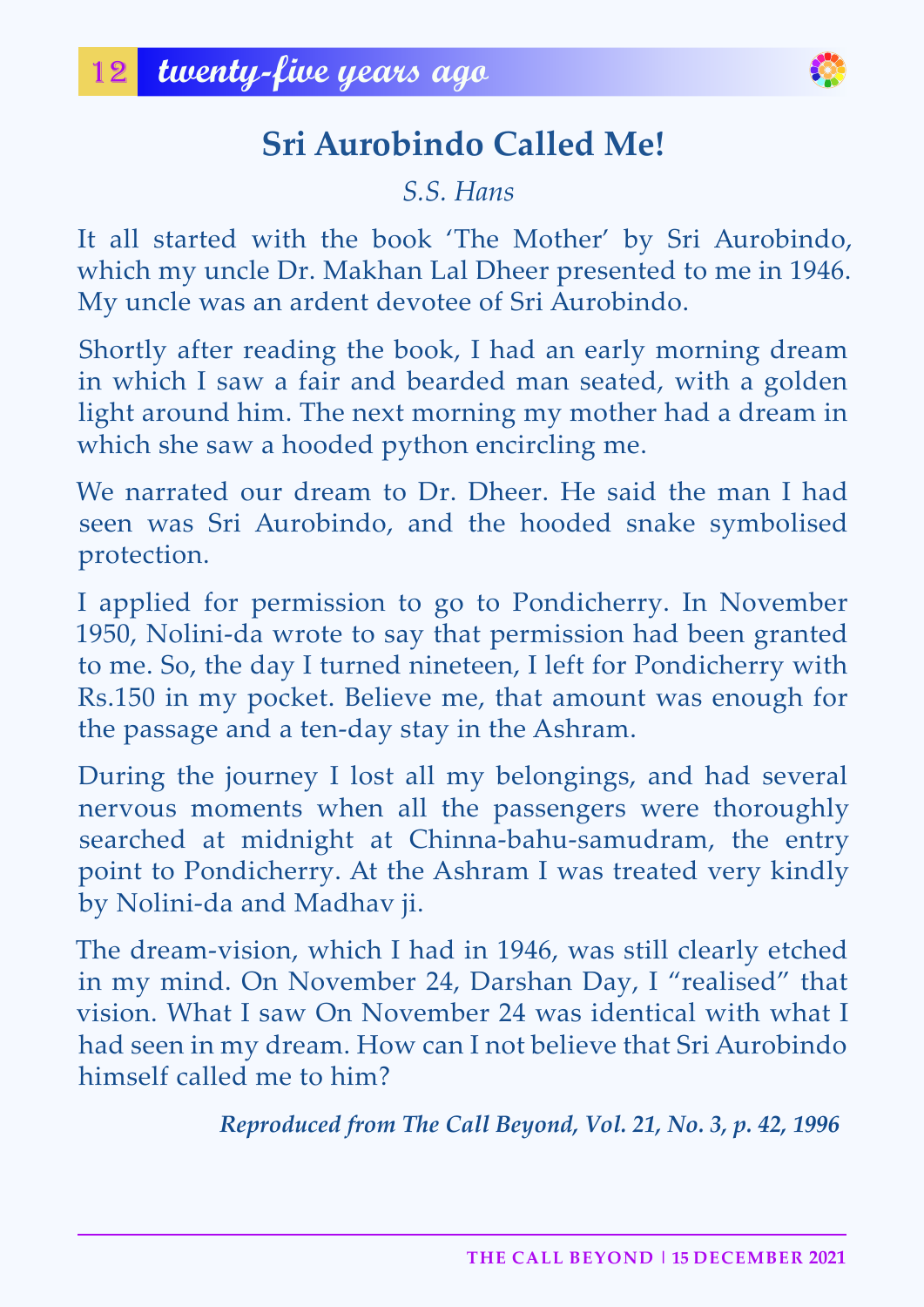![](_page_12_Picture_1.jpeg)

#### **Why We Want What Is Not**

*Man is certainly, in an organised way, the first progressive animal who can augment his capacities, his possibilities, increase his faculties and acquire things that he did not have spontaneously. There is not one animal which can do that.*

*The Mother*

#### Sweet Children of the Sweet Mother,

![](_page_12_Picture_6.jpeg)

Who has not observed the remarkable similarity between animals and man? And yet, everybody has concluded that man is a unique animal, if at all he is an animal. What is it that sets man apart from animals?

Only man can speak in so versatile a manner as to create languages. Only man has created and mastered fire. Only man has understood nature enough to harness its energies for comfort and convenience. Only man can educate his body and mind to transcend the so-called human limitations. Animals can also be trained to do a few things that are not natural to them, but that is possible only when human beings train them. In one word, the uniqueness of man is his intelligence, which is expressed in many ways that distinguish him from animals.

![](_page_12_Picture_9.jpeg)

*One of the first discoveries of man was that he could make fire and make some use of it. (Source: pinterest.com and Google images)*

Are there things that animals can do but man cannot? Plenty. Cows can live on grass, horses can run at a speed of 50 kilometres per hour, a monkey can jump from tree to tree, and a camel can survive without water for two weeks. A human being can do none of these things.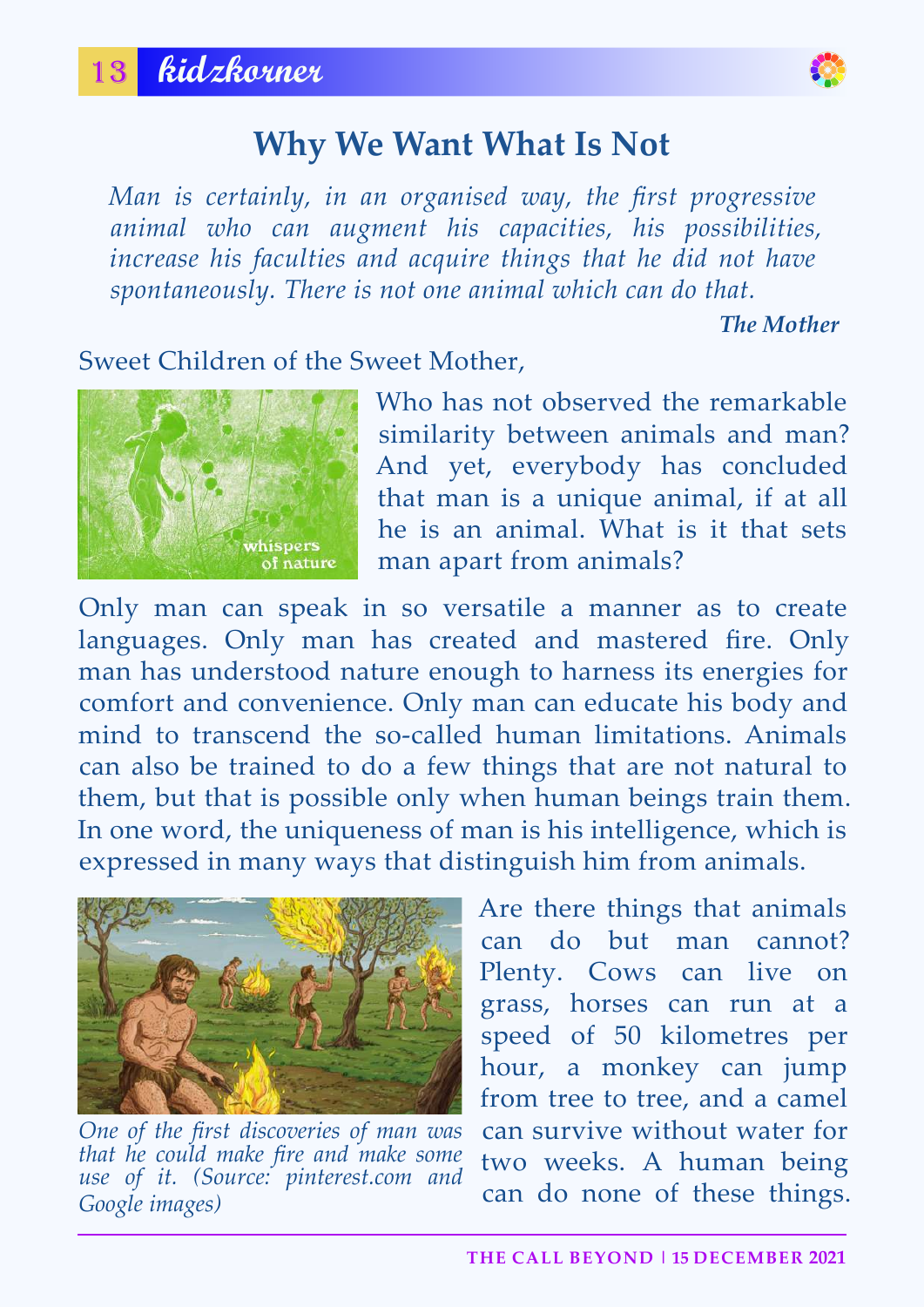#### 14 **kidzkorner**

![](_page_13_Picture_1.jpeg)

In other words, in the course of evolution, everything does not necessarily keep getting better. Man has gained in intelligence, and lost many faculties that had developed to a remarkable degree in one animal or the other. That is why, the Mother has remarked that when man evolves into a superman, he may lose some of his intelligence. She has further pointed out that it will be good, because that will take away man's capacity to deceive himself and others!

If man can do a few things that animals cannot, and animals can do a few things that man cannot, what is it that makes man truly unique, *and superior*? Only man stands upright, which gives him a view from a higher plane. Just try to walk on your fours, and you would realise that you can see easily only the ground just underneath; with some effort, a few feet ahead of you; but hardly anything high up. Perhaps this is symbolic of the fact that only man looks up to something higher and wider, something beyond what is in-built, obvious and ordinary.

![](_page_13_Picture_4.jpeg)

*Man can teach animals to do things that they do not normally do, e.g. yoga postures. (Source: dailymail.co.uk and Google images)*

Only man aspires to become better than he is. Only man wants to know more. He wants to get at the secrets of life and its creation. He searches for a purpose and meaning in his life. He aspires to become better than he is. He wants to progress, and questions what truly is progress, what is the type of progress most worthy of pursuing. The search for the total Truth and unadulterated Bliss is something that has never disappeared from the human race for long. In

recent history, after temporary denial under the influence of rationalistic scepticism, as well as after suppression by atheistic communism, the ancient aspiration to discover the deepest truths of existence has returned to those very parts of the world that had apparently banished it.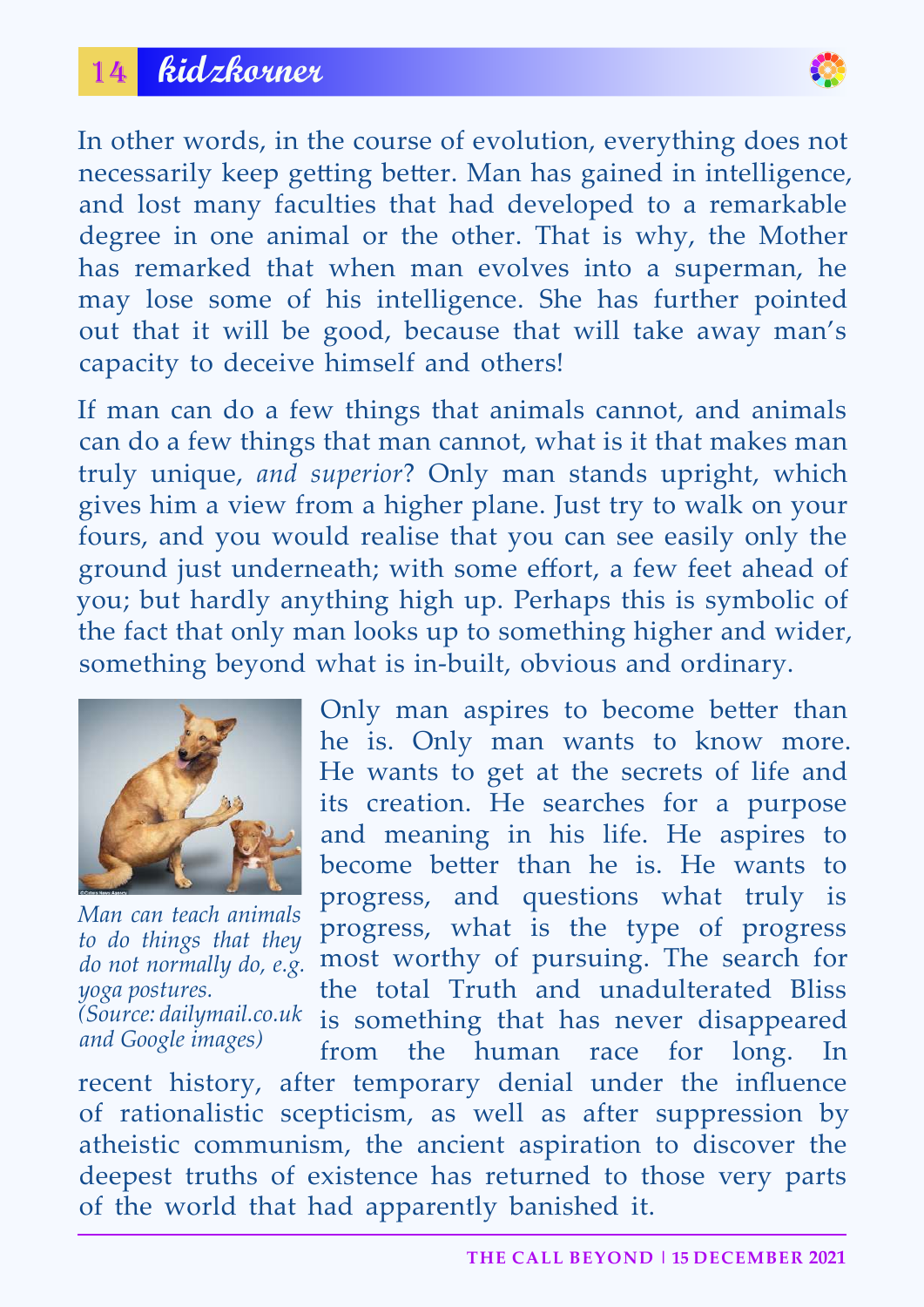#### 15 **kidzkorner**

![](_page_14_Picture_1.jpeg)

Higher animals have evolved from lower animals slowly, guided by an unseen Power. But man does not have to depend entirely on the natural process to evolve into a better version of man. He can accelerate the process partly through his own efforts, because man has the urge to evolve, and the capacity to do so. *It is the urge to evolve and the capacity to do so, which distinguishes man from all other animals.* However, there are exceptions. Just as man wants to grow into something better than man, there are exceptional individual animals who want to grow into something like a human. The Mother says that these are animals who have spent considerable time with human beings, and have been influenced by them. The Mother had observed some such animals, particularly cats. It is perhaps more than a coincidence that a cat may come and settle in the Ashram, and come regularly for 'meditation' when the human disciples are meditating. These animals may be more receptive to the evolutionary force than other apparently similar animals. Thus, man can inspire some receptive individual animals to aspire to evolve into their better versions.

![](_page_14_Picture_3.jpeg)

*Evolution was from animals to man, but evolution has not stopped with man. (Source: unsplash.com and Google images. Photo: Johannes Plenio)*

Why has Nature planted in man the urge and the capacity to evolve into something radically different and better? Because, that is what will make man manifest his hidden divinity better. The culmination of the process would be human beings who organise their lives around their inherent divinity. That would mean the present ego-driven humanity

transforming into a love-driven humanity of the future. Love is the seed planted in man to drive him towards this transformation. It is love that motivates a person to break the barrier of separation from others and act in a spirit of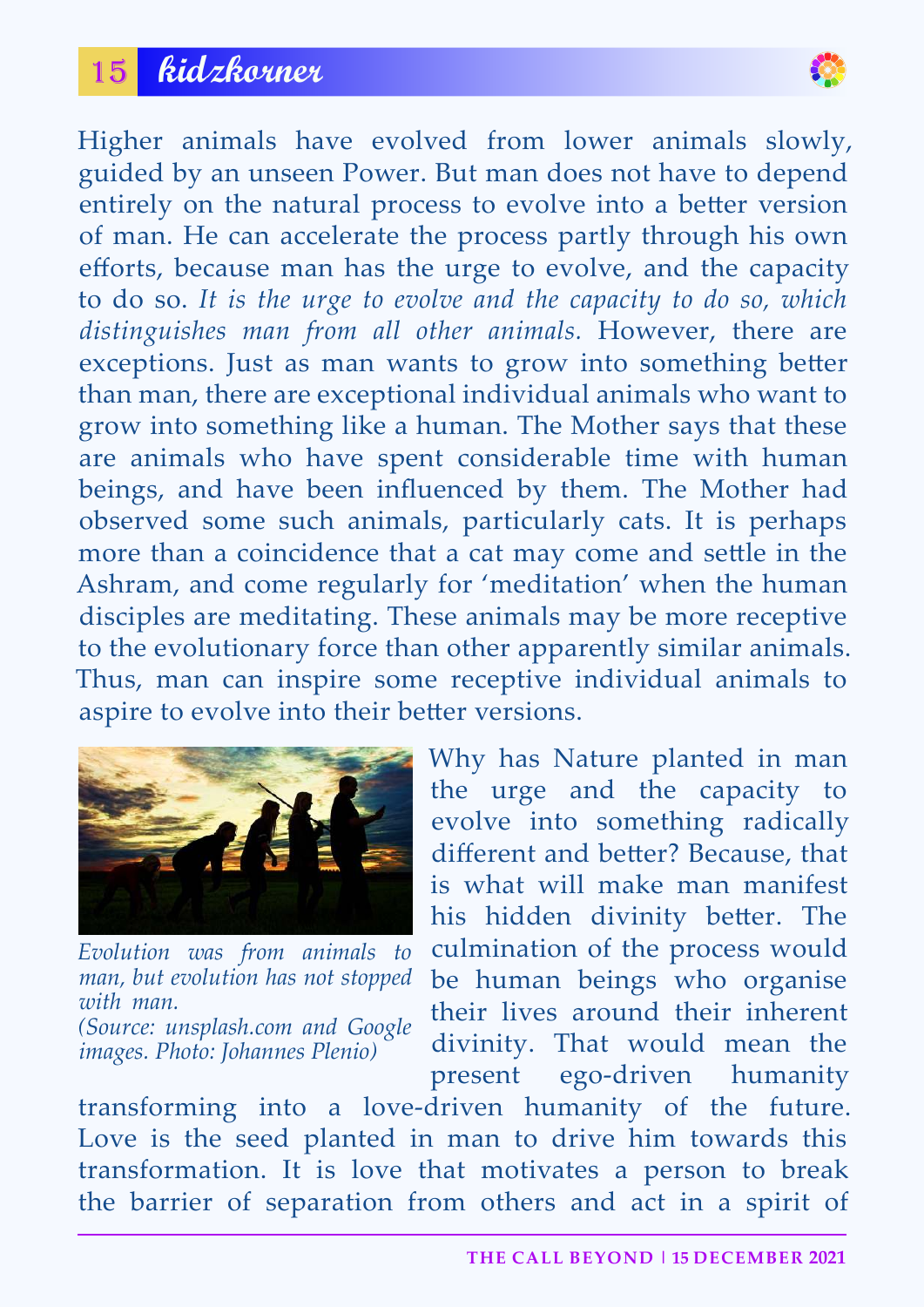#### 16 **kidzkorner**

![](_page_15_Picture_1.jpeg)

oneness. *Oneness is a deeper reality than separation.* Separation evolved so that individuals would attend to their personal needs in order to survive. In humanity, evolution has reached a level where individuals can be separate without feeling separate, and still survive. It is to recover the oneness of the One Source from which all came that human beings have been programmed to use love as a tool. The One from whom all came is a Master Craftsman. He has prepared the blueprint for recovering Its oneness without abolishing the plurality of Its creation. Man is the creature whose privilege it is to usher in that reconciliation of oneness in spite of the plurality. As The Mother has said, "What had been projected into space had to be brought back to itself without, however, annihilating the universe which had thus been created. That is why love burst forth, the irresistible power of union."

This brings to a close the monthly dialogue that started in July 2020. However, please continue to keep your ears open to the whispers of intelligence hidden in all the plants and animals in your surroundings.

In the year that is coming, which is the 150th Birth Anniversary Year of Sri Aurobindo, we shall start for you a new series based on anecdotes from the life of Sri Aurobindo.

We love to listen from you. To communicate with us is very easy: just send an e-mail to callbeyond@aurobindoonline.in.

With love, CB

*(Based on Whispers of Nature. Edited by Vijay. Pondicherry: Sri Aurobindo Society, 1981, pp. 76-85.)*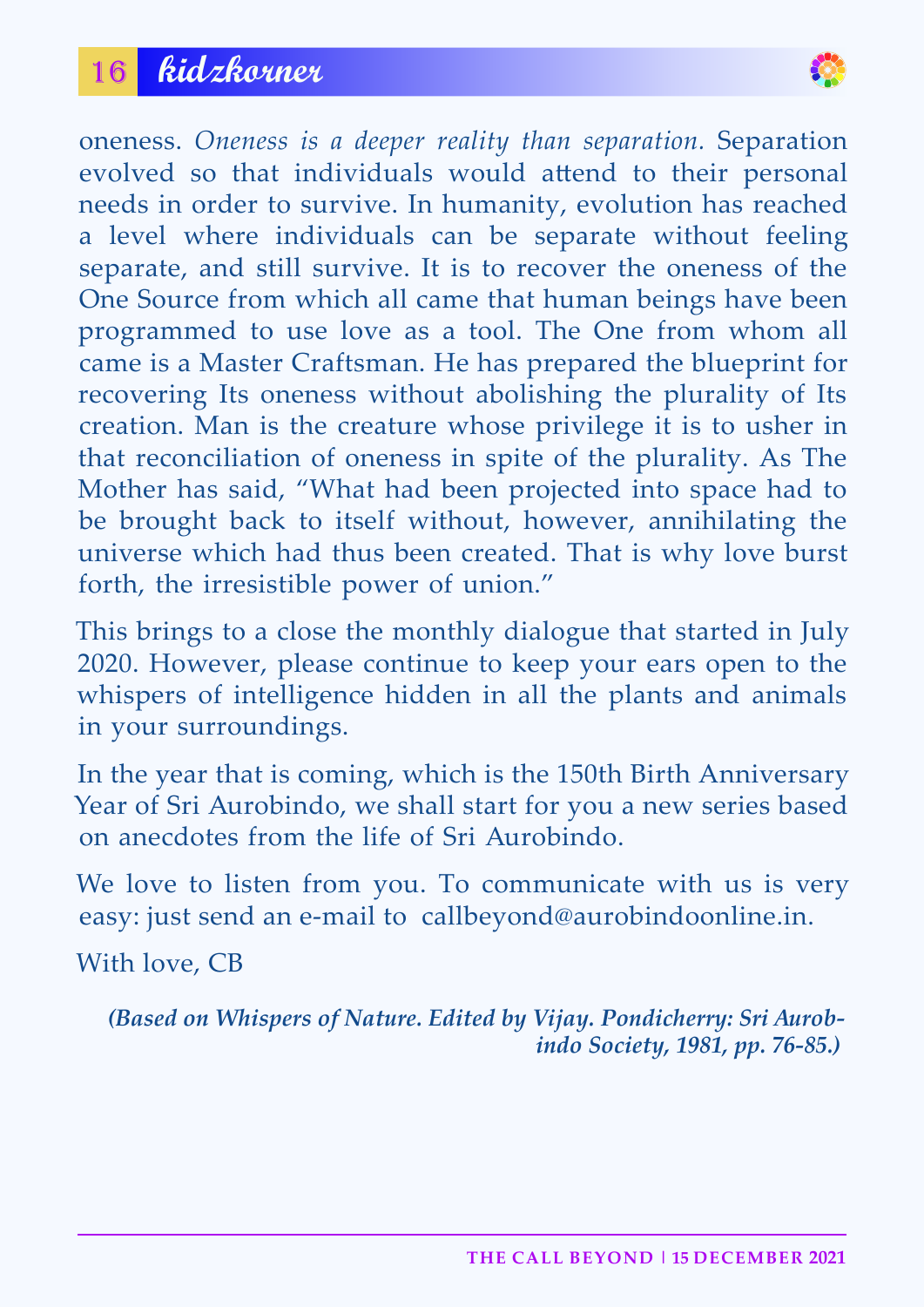#### 17 **may i help you**

![](_page_16_Picture_1.jpeg)

*In this column, we try to answer three types of questions: those related to spiritual quest ('aspiring high'); those related to psychological issues ('feeling low'); and those related to physical health ('frailties of the flesh'). It is needless to say that the identity of the person asking the question is kept confidential if the question is about a sensitive issue. The questions may be sent to callbeyond@ aurobindoonline.in.*

#### **Am I Fit to Quit?**

*A doctor wants to know:*

*I am toying with the idea of changing the direction of my life. I started my professional work with great enthusiasm. But I find that medicine has become an industry. The hospital where you work is focused on quantity: how many patients you saw, how many surgeries you did, how much revenue you generated, and so on. I am disillusioned with the work I am doing, and want to live a spiritual life. But I am not sure whether I am fit for it, whether I am capable of it. Please can you guide me.*

#### **answer**

Dear Doctor,

To start with, let me concede that circumstances beyond one's control can make it difficult to live a spiritual life. It is a paradox that this difficulty is being experienced by someone belonging to a noble profession. The medical profession provides exactly the type of complementary situation that is required for fulfilling the spiritual purpose of life: the doctor can give what the patient needs. However, there is a caveat. The giving should be an expression of the love that the doctor has for the patient. That is what you are finding it difficult to do.

If you had been a physician, I could have suggested, quit the hospital; be on your own. But being a surgeon, your dependence on hospitals is not easy to avoid. The other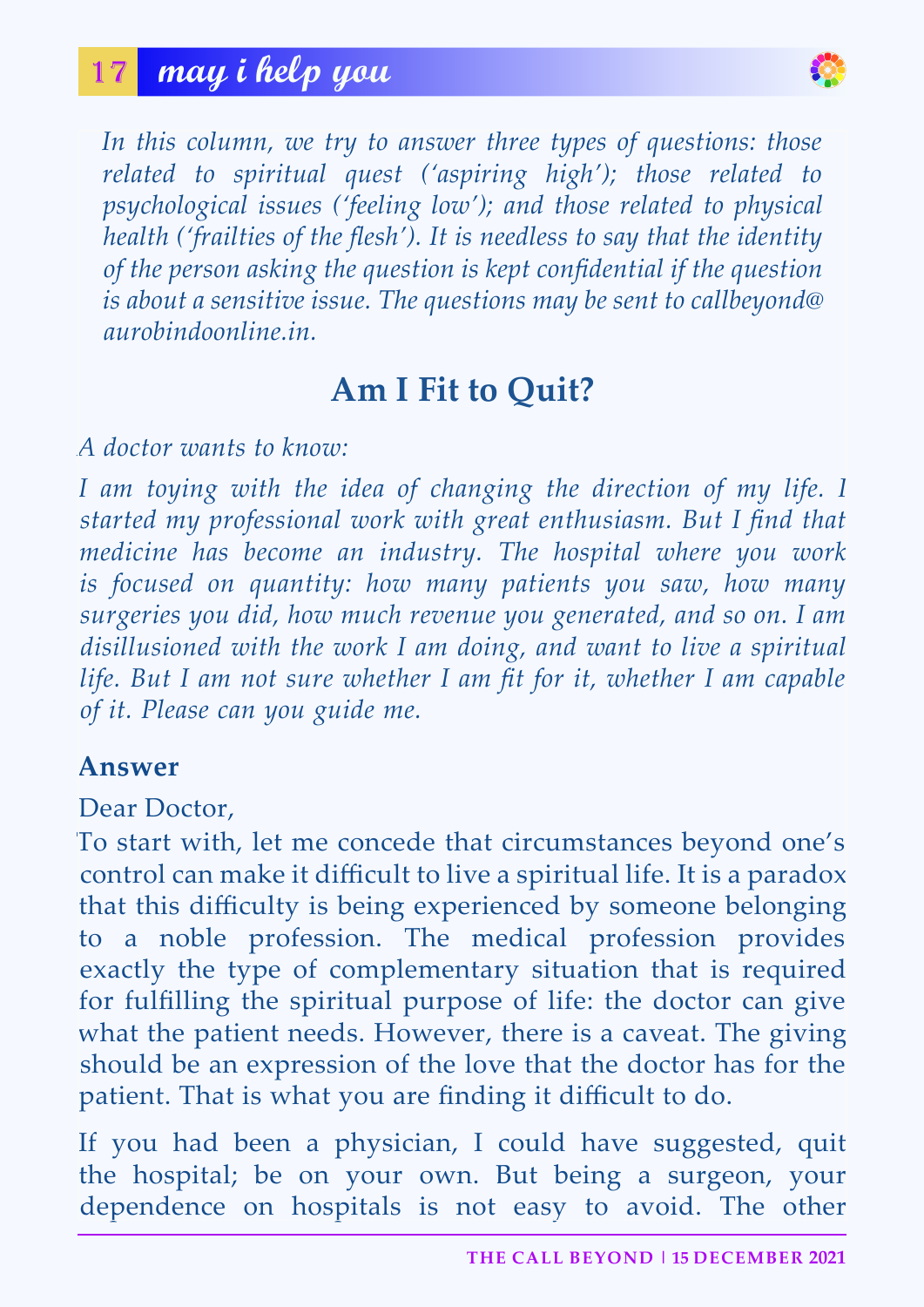![](_page_17_Picture_1.jpeg)

strategies are to find a better hospital; or to practice surgery on your own terms, and be prepared for any consequences. If one has some principles, one also has to be prepared to pay a price for them.

*I would not support your intention to quit the profession and live a spiritual life for two reasons.* FIRST, you are a highly skilled professional. That is a good clue about the type of life that has been designed by the Divine to serve as a vehicle for your spiritual growth. Your attitude reflects the unfortunate dichotomy between worldly life and spiritual life that has dominated the Indian psyche for more than a thousand years. Worldly life provides the field for the practice of spirituality; worldly life provides the tests and trials that tell you to what extent you can put into practice the spiritual knowledge that you have. Your disillusionment with your profession is one of those tests. Spirituality is meaningless unless applied to life; life is meaningless unless sanctified by spirituality. SECONDLY, even if your inner calling is not medical practice, you do not seem to have discovered what that calling is. The Mother has said that till you discover your inner calling, treat what you are doing as a temporary occupation. Further, you will discover your inner calling *only if* you perform the work demanded by the temporary occupation with sincerity, commitment and dedication.

So, if at all you have any such ideas, please throw away the plans of walking out of the profession and spending the day on meditation, reading the scriptures and ritualistic worship. These may help but are neither necessary nor sufficient for a truly spiritual life.

Regarding your fitness for spiritual life, the answer is easy. We are all fit for it. The dictum is to start from where one is, and start walking the talk. Through personal effort, we walk; through Grace, the Divine walks to us. Our walk is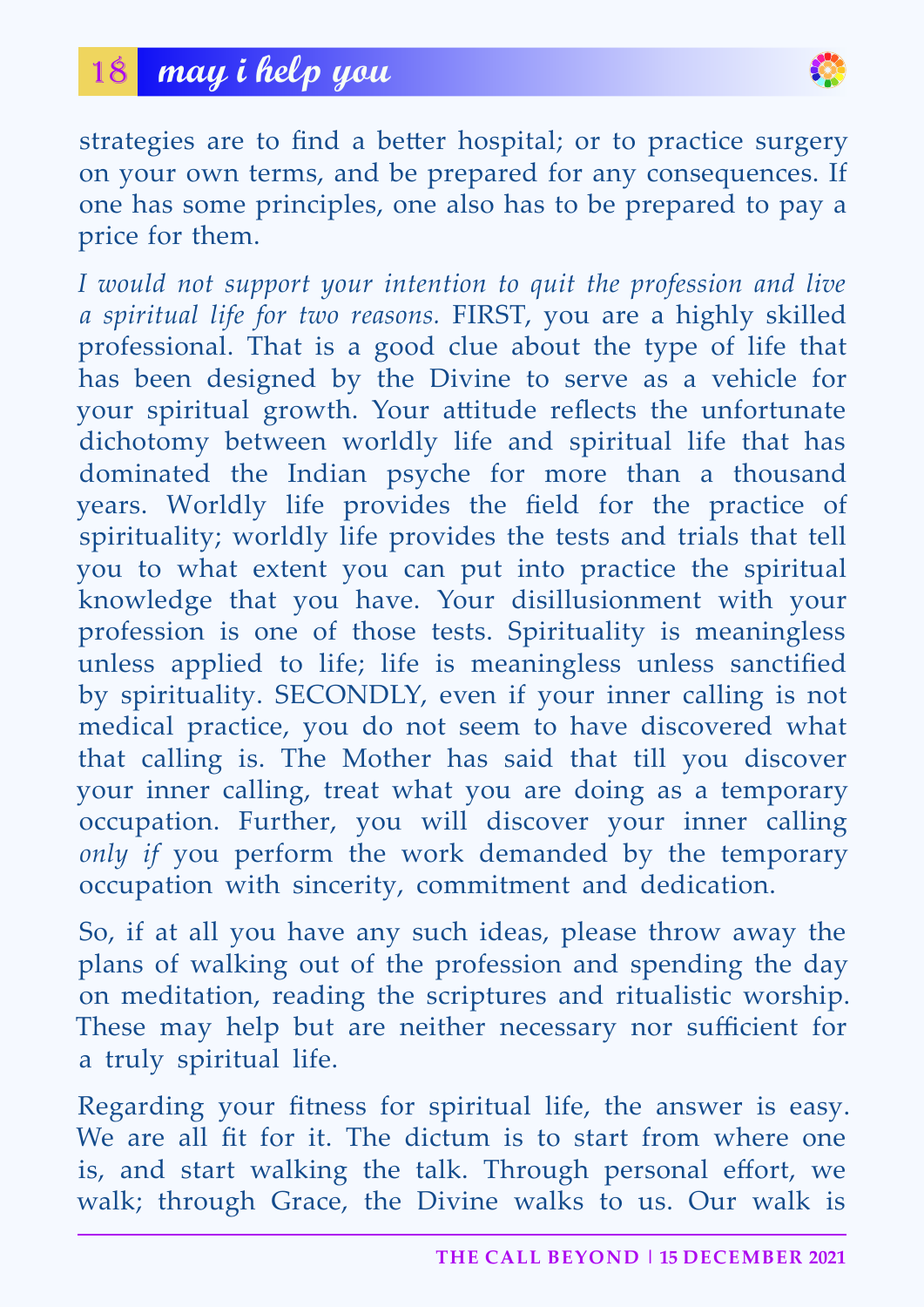#### 19 **may i help you**

![](_page_18_Picture_1.jpeg)

the work we put in, both outer and inner. Outer work is the worldly life we live. Inner work is the inner churning that we experience during sincere introspection about the way we are living our outer life. Both are important; the trick is to strike the right balance between outer and inner work, and the balance is not the same for everyone. But for all practical purposes, outer work never ends; what ends is the feeling that 'I am doing the work'. This is, what one may call, work enlightened by knowledge and lubricated by devotion.

*\_\_\_\_\_\_\_\_\_\_\_*

*The Absolute, the Perfect, the Immune, One who is in us as our secret self, Our mask of imperfection has assumed, He has made this tenement of flesh his own, His image in the human measure cast That to his divine measure we might rise; Then in a figure of divinity The Maker shall recast us and impose A plan of godhead on the mortal's mould Lifting our finite minds to his infinite, Touching the moment with eternity. This transfiguration is earth's due to heaven: A mutual debt binds man to the Supreme: His nature we must put on as he put ours; We are sons of God and must be even as he: His human portion, we must grow divine. Our life is a paradox with God for key.*

*\_\_\_\_\_\_\_\_\_\_\_\**

*Sri Aurobindo ('Savitri', Book 1, Canto 4, lines 765-781)*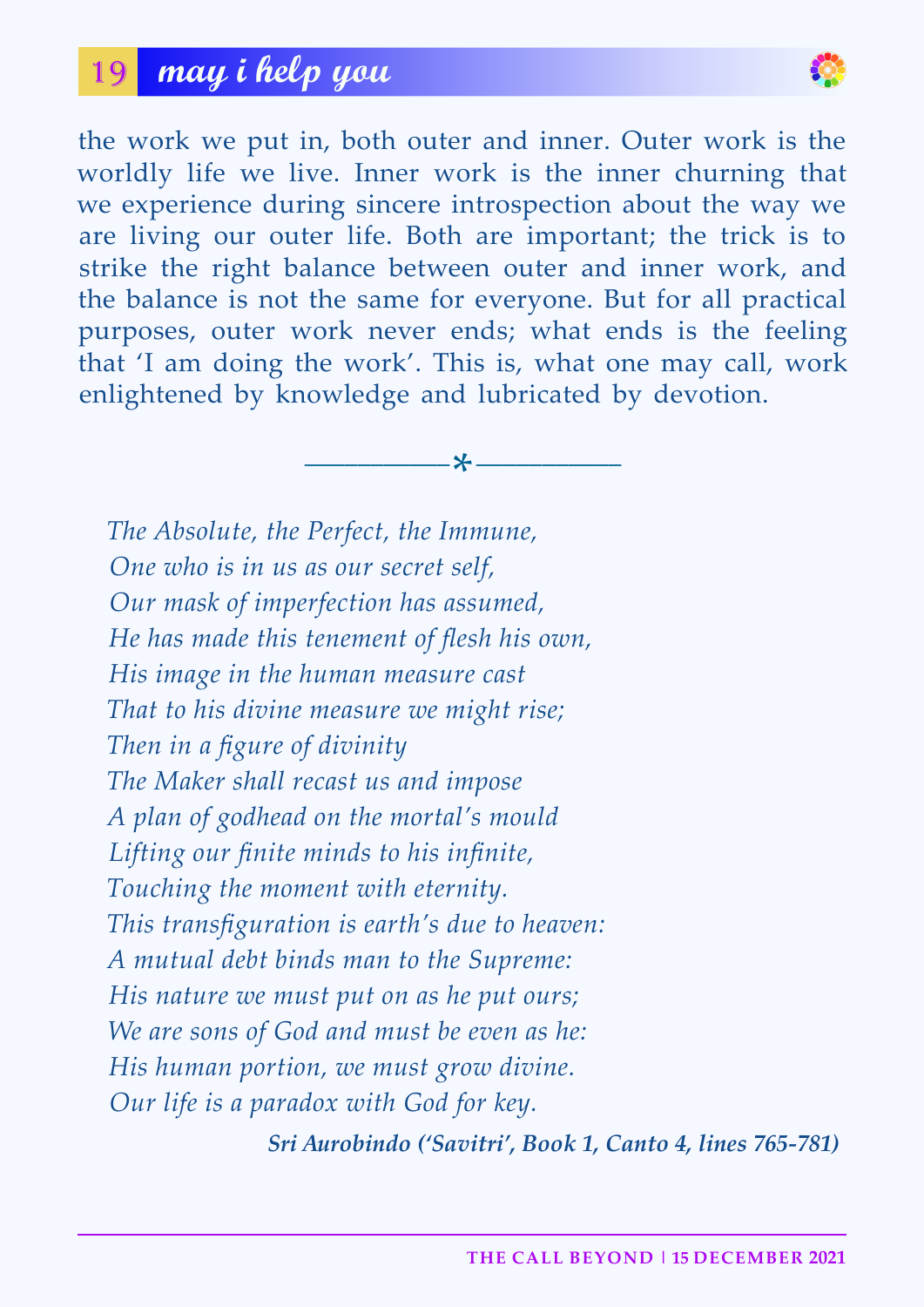![](_page_19_Picture_1.jpeg)

### **Feedback and Encouraging Words**

**Feedback on a newspaper article**

Dear Sir,

Today while reading the newspaper, I came across this interesting article in the Speaking Tree section of The Times of India, and it was only I after I was through it , I realised it was yours. Was so happy to see it!!

Thanks for reaching to us and enlightening us in so many ways. Best regards

*Renu (Bhatia) (Dr.) (in an email dated 24 November 2021)*

Dear Dr Bijlani,

I read your article 'Three Things That Help You Win the Game of Life'. It makes a very interesting reading. I am still playing the game of life.

*Shama (Kapoor)*

*(in an email dated 25 November 2021)*

Dear Ramesh,

A few days ago, I read your article in the 'Speaking Tree' in The Times of India. You have appropriately identified the place of Ego, Sex, and Love in our lives.

I recall that during my teaching when I used to discuss Maslow's Hierarchy of Needs many students used to express a modification in basic needs ... that Sex should be added!

As always, it is a pleasure to read your writings -- full of lucidity and logic.

*Shashi (Sharma)*

*(in an email dated 5 December 2021)*

*[The article is available online. The link is: https://www.speakingtree.in/article/ three-things-that-help-you-win-the-game-of-life ]*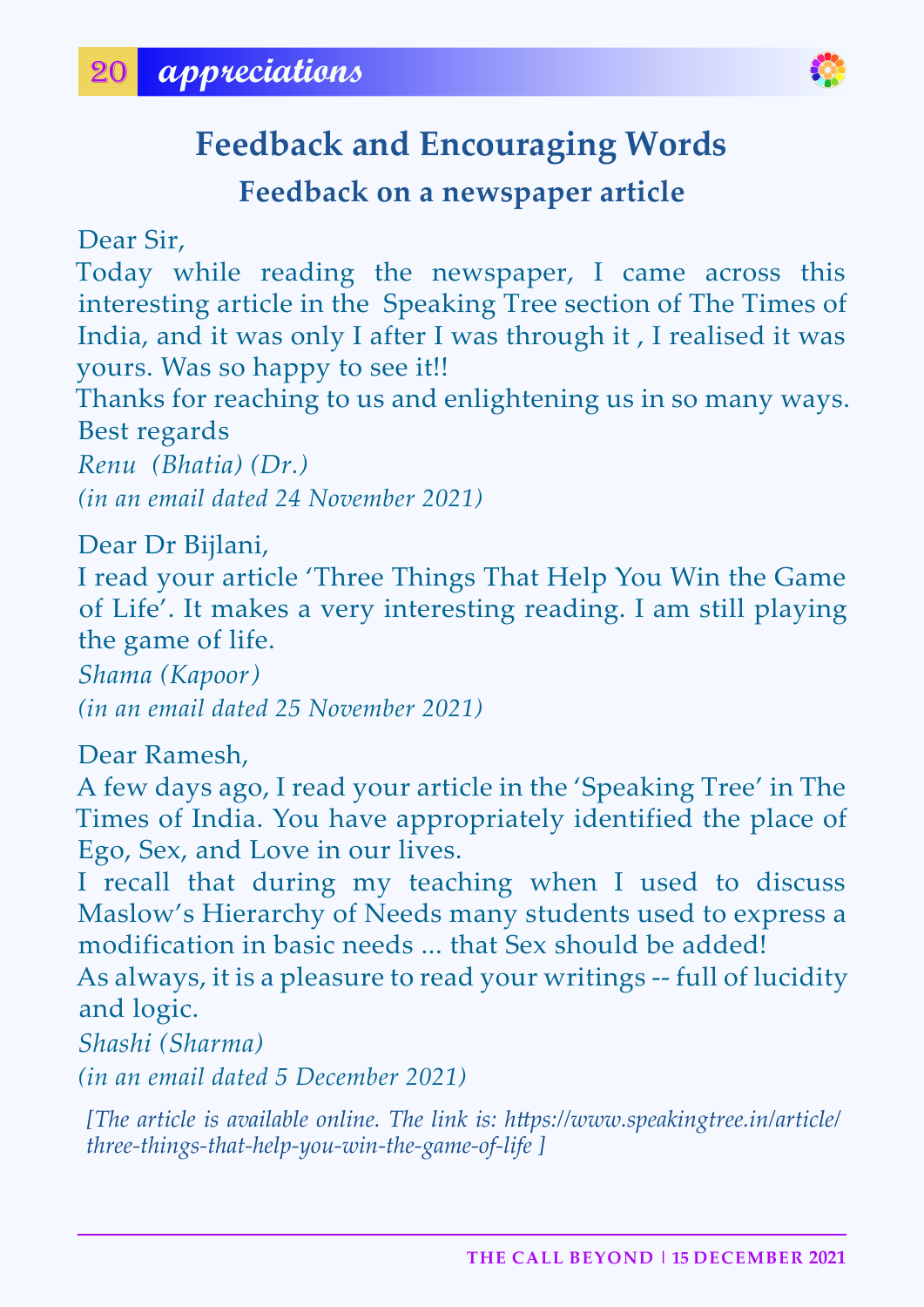![](_page_20_Picture_1.jpeg)

#### **Feedback on Darshan Day functions**

Dear Ashram Family,

Last evening when I was present for Darshan day (24 November), it was such a beautiful moment to be in, absolutely Divine. I was filled with so much Gratitude to be present there. Wish such Divinity and Simplicity could reach more and more people. On Thanksgiving today, would like to thank you all for enriching me with the Ashram experience, and some awesome moments of growth that I have been through with your support. More love and oneness to all.

*Puneeta (Puri) (in an email dated 25 November 2021)*

#### **Feedback on YES (Yoga, Education and Spirituality)**

How wonderful!!

Loved the narrative video of Kavya's story ... … your narration makes it better than the original! Also, it is in a form which I can use for my Circle Time with adults too ... it lends itself beautifully to it … Not only this story but the other videos too. Just ended up seeing all the videos in the link ... Super... super ... getting a very good feel rather vibration about the magnitude (and plenitude) of the impact of this channel. So happy and grateful to be a part of it!

*Mithu (Pal) Academic Supervisor Cambridge School, New Delhi (in an email dated 6 Dec 2021)*

It is addressing a niche. And I am sure it will get better with time.

*Tuhin Chowdhury (in an email dated 7 Dec 2021)*

*[The feedback is for a YouTube channel, YESpirituality, the link to which is: https://www.youtube.com/channel/UCy0kOAmEWXqLKLuKtyxfRgQ/videos ]*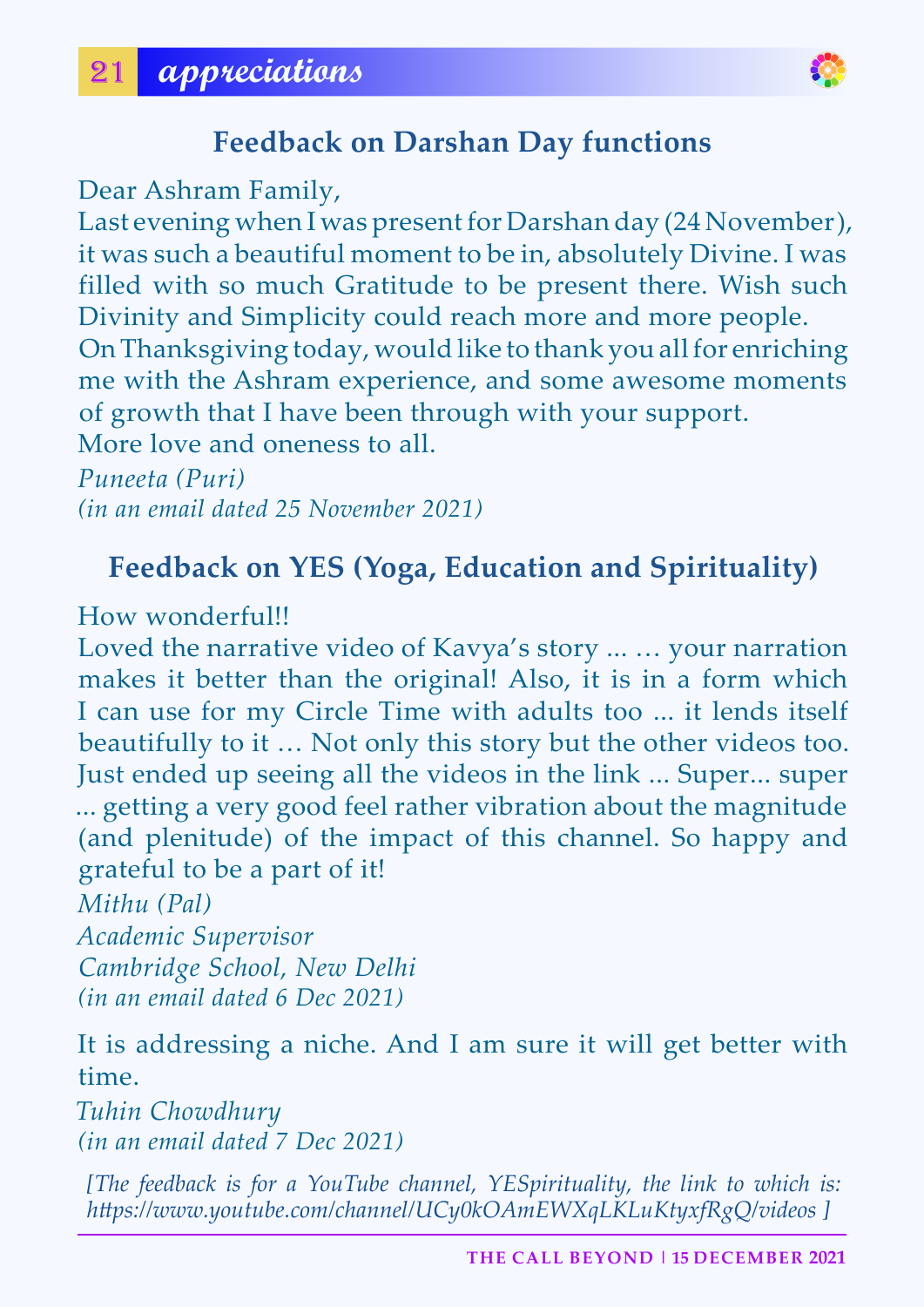뎊

![](_page_21_Picture_1.jpeg)

#### **Contact us**

*Our quarterly magazine in Hindi, Sri Aravind Karmadhara, is also available on-line now, and may be viewed on our website*  www.sriaurobindoashram.net*.*

*For a free subscription to Sri Aravind Karmadhara, please send an e-mail to* sakarmdhara@gmail.com

*To get The Call Beyond online regularly, month after month, please send an e-mail to:* callbeyond@aurobindoonline.in

*To learn about the recent and forthcoming activities through the Ashram's e-magazine, Realization, send an email to:*  callbeyond@aurobindoonline.in

*Please follow a simple two-step process:*

- *1. Subject: Subscribe*
- *2. Click on Send*

*If you subscribe either to Realization, or to The Call Beyond, you will start receiving, month after month, both the magazines.*

*For information about Auro-Mira Service Society and the Kechla project, please visit the website www.auromira.in*